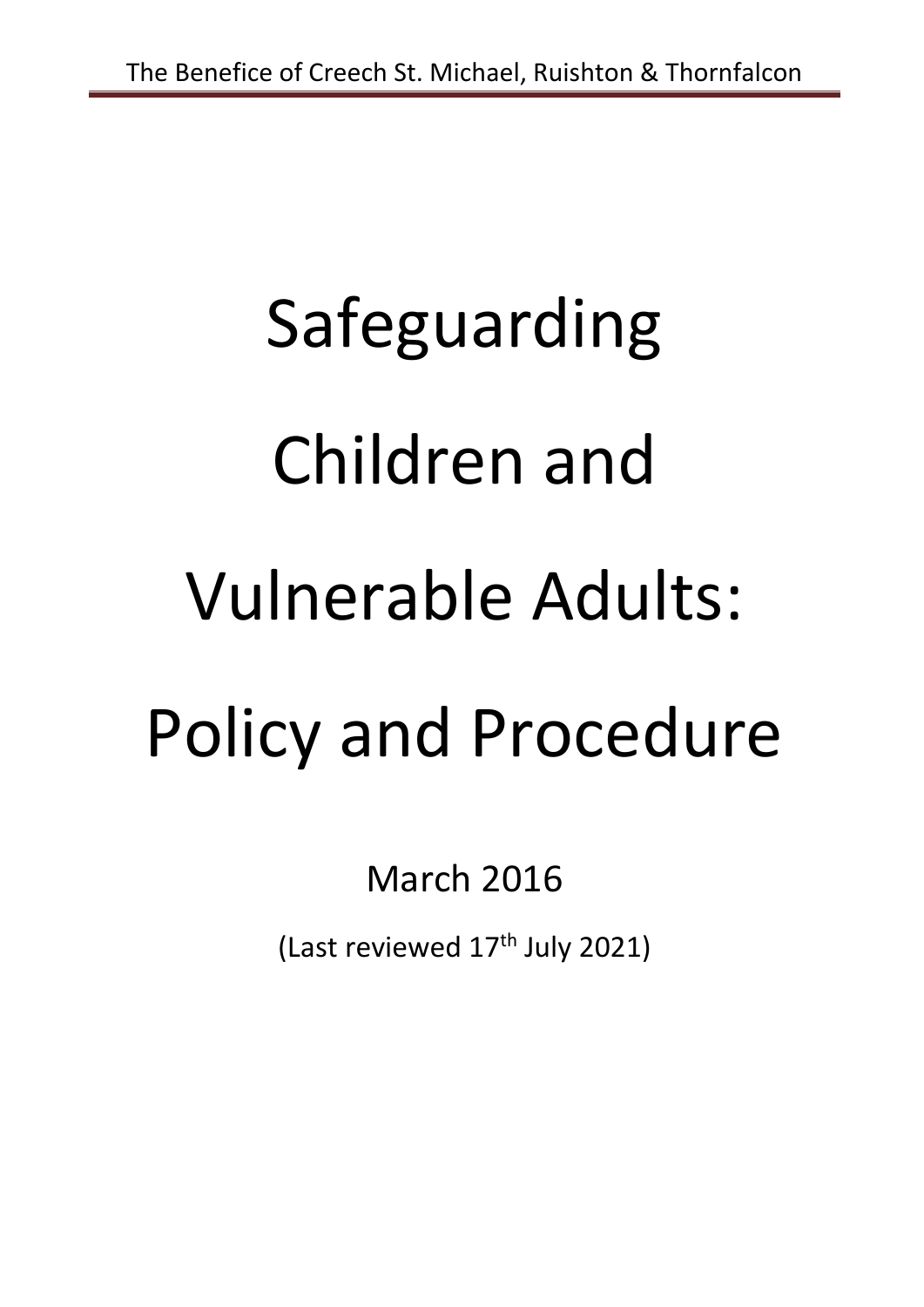## The Benefice of Creech St. Michael, Ruishton & Thornfalcon

## Contents

|                                    |                                                                       | Page   |
|------------------------------------|-----------------------------------------------------------------------|--------|
|                                    | Introduction                                                          | 3      |
| 1.                                 | Policy statement                                                      | 3      |
| 2.                                 | Responding to child or adult who may be disclosing abuse              | 5      |
| 3.                                 | Child and Adult Protection Procedure                                  | 6      |
| 4.                                 | Who to contact where there is concern about a child or adult          | 7      |
| 5.                                 | Safeguarding children and adults training                             | 7      |
| 6.                                 | Safe Recruitment                                                      | 7      |
| 7.                                 | Those who pose a risk to children                                     | 7      |
| 8.                                 | Care of Survivors of abuse and their families                         | 7      |
| 9.                                 | Record Keeping and Storage                                            | 8      |
| 10.                                | Safe Practice with children                                           | 8      |
| 11.                                | Unaccompanied children                                                | 8      |
| 12.                                | <b>Bell Ringing</b>                                                   | 8      |
| 13.                                | Organizations hiring church buildings or premises                     | 9      |
| 14.                                | Use of photographs and video recordings of children, young adults     |        |
|                                    | and vulnerable adults                                                 | 9      |
| 15.                                | Social Media and Engaging with Young People                           | 9      |
|                                    | 16. Personnel with responsibility for safeguarding                    | 9      |
|                                    | Appendix A: Photographs and video recording of children, young people |        |
|                                    | and vulnerable adults guidelines                                      | $11\,$ |
| Appendix B: Publicity Consent Form |                                                                       |        |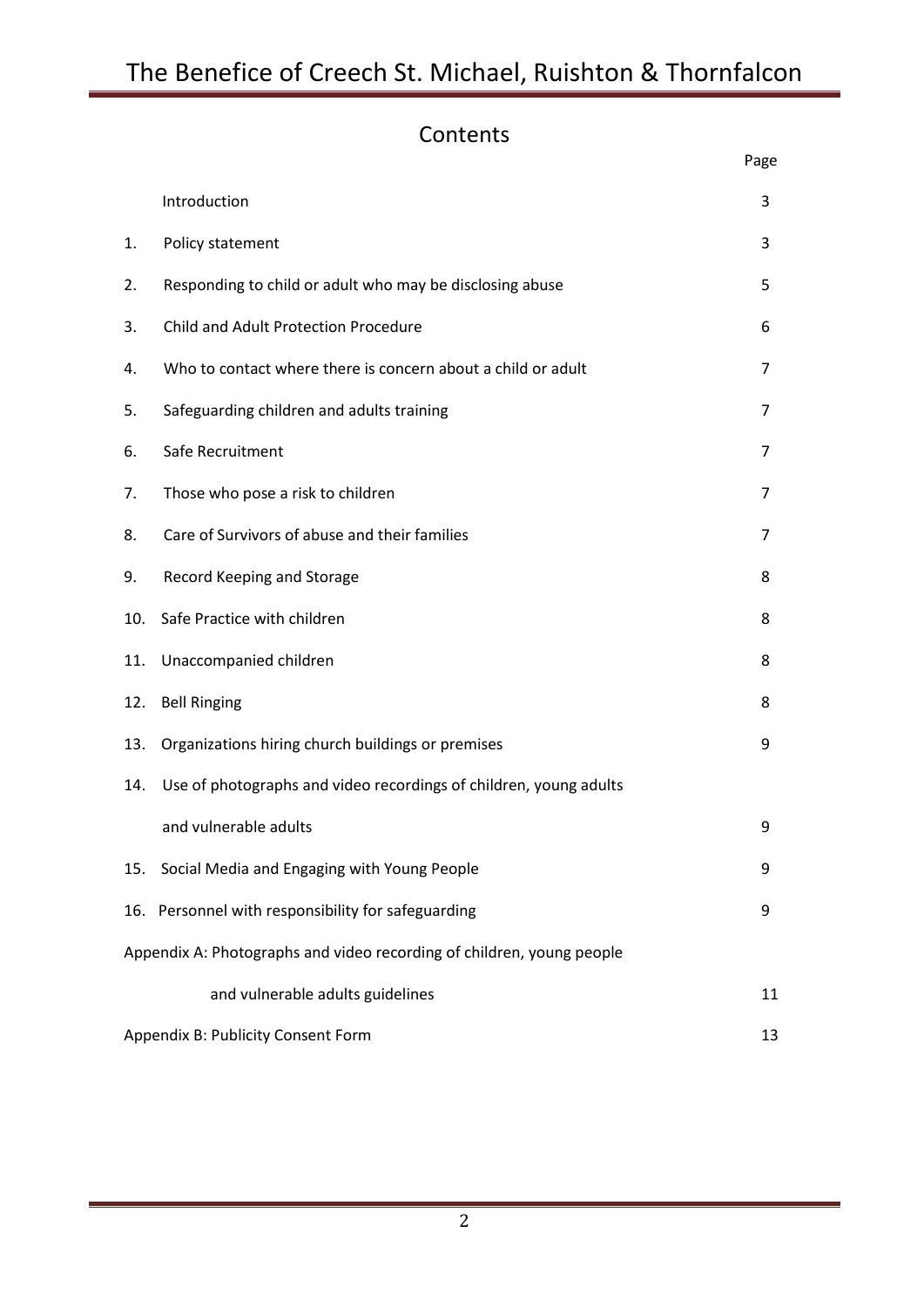## Safeguarding Policy

#### **Introduction**

The Parochial Church Councils (PCCs) of the parishes of Creech St. Michael, Ruishton & Thornfalcon take seriously their responsibility to protect and safeguard the welfare of children, young people and vulnerable adults. They fully accept and endorse the Children Act 1989 & 2004 and the Protection of Freedoms Act 2012.

This Policy and Procedure applies to all who have received the Bishop's Licence or Permission to work and all others who work with children, young people and vulnerable adults in our Benefice.

The term 'Benefice.' is used to denote the PCCs of Creech St. Michael, Ruishton & Thornfalcon parish churches and the Incumbent who are together responsible for ensuring that safeguarding policies and procedures are implemented.

For the purposes of this document a child is anyone under the age of eighteen years.

#### **1. Policy Statement**

- As members of this Benefice we commit ourselves to respectful pastoral care for all to whom we minister.
- We commit ourselves to the safeguarding of people who may be vulnerable, ensuring their wellbeing in the life of this church.
- We commit ourselves to promoting safe practice by those in positions of trust.
- The Benefice commits itself to promoting the inclusion and empowerment of people who may be vulnerable.
- It is the responsibility of each of us to prevent the physical, emotional, sexual, financial and spiritual abuse of vulnerable people and to report any such abuse that we discover or suspect.
- We undertake to exercise proper care in the appointment and selection of those who will work with people who may be vulnerable.
- The Benefice is committed to supporting, resourcing, training and regularly reviewing those who undertake work amongst people who may be vulnerable.
- The Benefice will appoint a Safeguarding Officer to work with the Incumbent on safeguarding matters,
- We will have adequate insurance cover in place
- We will ensure that all those whose work brings them into regular contact with children, young people and vulnerable adults are safely recruited, following the *Benefice Safe Recruitment Policy*.
- The Benefice agrees to follow the Practice Guidance from the House of Bishops on safeguarding matters, and to adopt the Diocese of Bath and Wells Safeguarding Policies. Details may be found at: https://www.churchofengland.org/safeguarding/promoting-safer-church/policy-practiceguidance
- Each person who works with children, young adults and vulnerable people will agree to abide by the guidelines established by this church.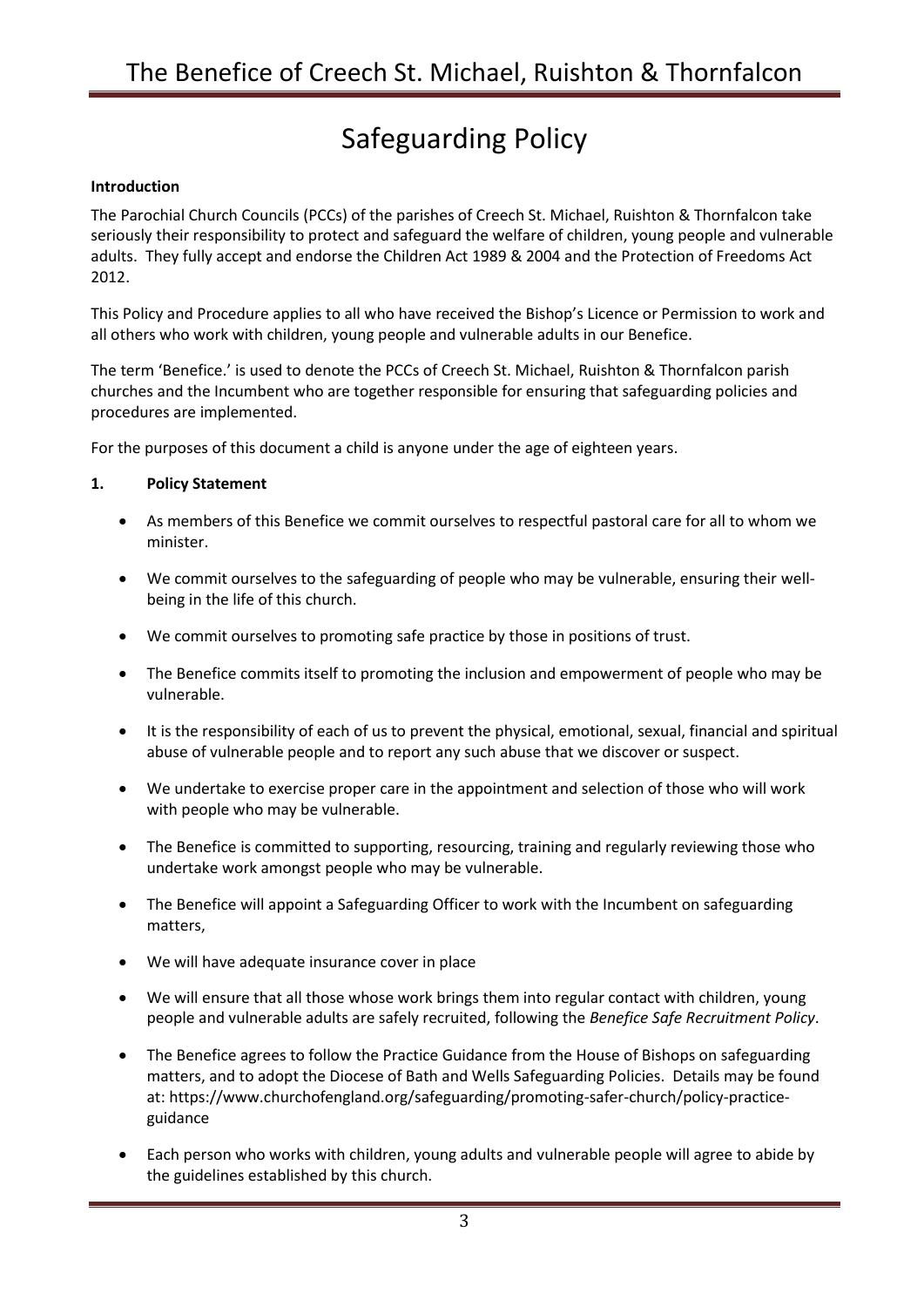#### **We recognise that:**

- the welfare of the child, young person or vulnerable adult is paramount.
- everyone has different levels of vulnerability, and each of us may be regarded as vulnerable at some time in our lives.
- all children and adults who may be vulnerable (regardless of age, disability, gender, racial heritage, religious belief, sexual orientation or identity) have the right to equal protection from all types of harm or abuse which can occur in all families and communities.
- working in partnership with children, their parents, adults who may be vulnerable, their carers and other agencies is essential in promoting their welfare.

#### **We will develop a safeguarding culture in our church that:**

- enables and encourages concerns to be raised and responded to openly and consistently and protects children and adults who may be vulnerable from actual or potential harm.
- is child-friendly and ensures that all people feel welcomed, respected and safe from abuse.
- values, listens to and respects children and adults who may be vulnerable, encouraging them to be active contributors to the church community.

#### **When concerns are raised we will:**

.

- respond without delay to every concern raised that a child or adult who may be vulnerable may have been harmed, or may be at risk from harm, through abuse, harassment or bullying; or about the behaviour of an adult or child.
- work with the Diocesan Safeguarding Officer and the appropriate statutory bodies during an investigation into abuse, including when allegations are made against a member of the church community.
- challenge any abuse of power especially by anyone in a position of trust.

#### **If abuse has occurred, we will ensure in partnership with the Diocesan Safeguarding Officer and other agencies that:**

- informed and appropriate pastoral care is offered to any child, young person or adult who has suffered abuse, including support to make a complaint if so desired.
- supervision is provided for any member of our church community known to have offended against a child or vulnerable adult, or to pose a risk to them.
- appropriate pastoral care is offered to any member of our church community against whom an allegation is made.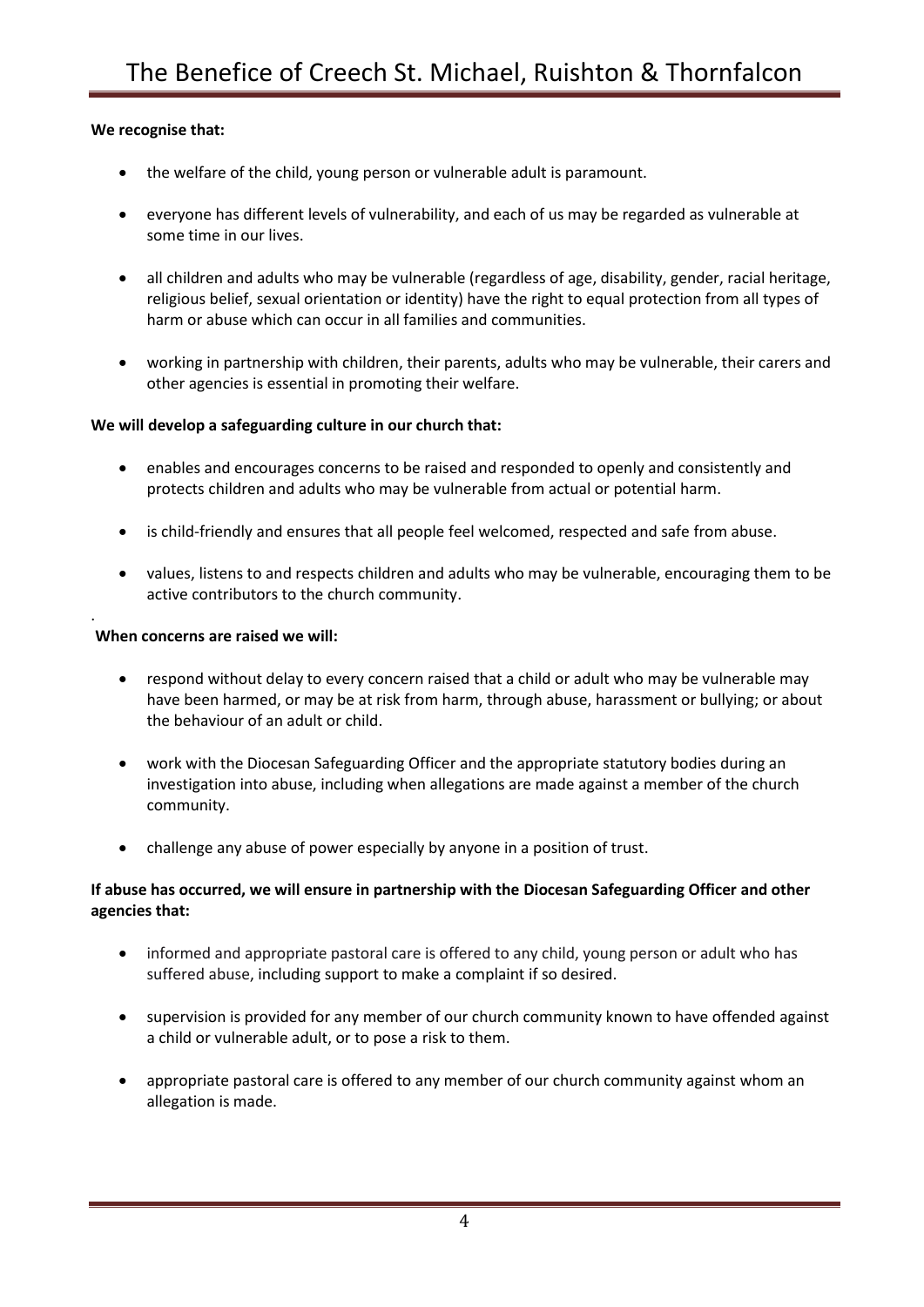#### **In all recruitment and selection we will:**

- ensure careful selection of ordained and lay ministers, voluntary and paid workers with children, young people and adults in line with safer recruitment principles and checks following the Benefice Safe Recruitment Policy.
- provide supervision, support and training after appointment.
- commit ourselves to support, resource, train and regularly review, those who undertake work amongst people who may be vulnerable.

#### **In our publicity we will:**

• share information about good safeguarding practice with children, parents and adults who may be vulnerable, their carers, and all those working with them.

#### **2 Responding to a child or adult who may be disclosing abuse**

#### **We will endeavour to:**

- Listen carefully, take the child or vulnerable adult seriously.
- Tell the child s/he has done the right thing by telling.
- Clarify if necessary.
- Say, if we can, what we will do next.
- Make an accurate record as soon as possible.

#### **We will not**

- Promise confidentiality.
- Investigate.
- Ask leading questions.
- Repeatedly question/ask the child or adult to repeat the disclosure over and over.

#### **Imminent risk**

• If we encounter a situation where the child or adult is in imminent danger, we will act immediately to secure their safety. We will seek the assistance of the police and then make a referral to Local Authority Social Care in accordance with the Child and Adult Protection Procedure below. If a child or adult needs emergency medical attention, we will seek this immediately and directly from the emergency services. We will keep parents, if available, fully informed.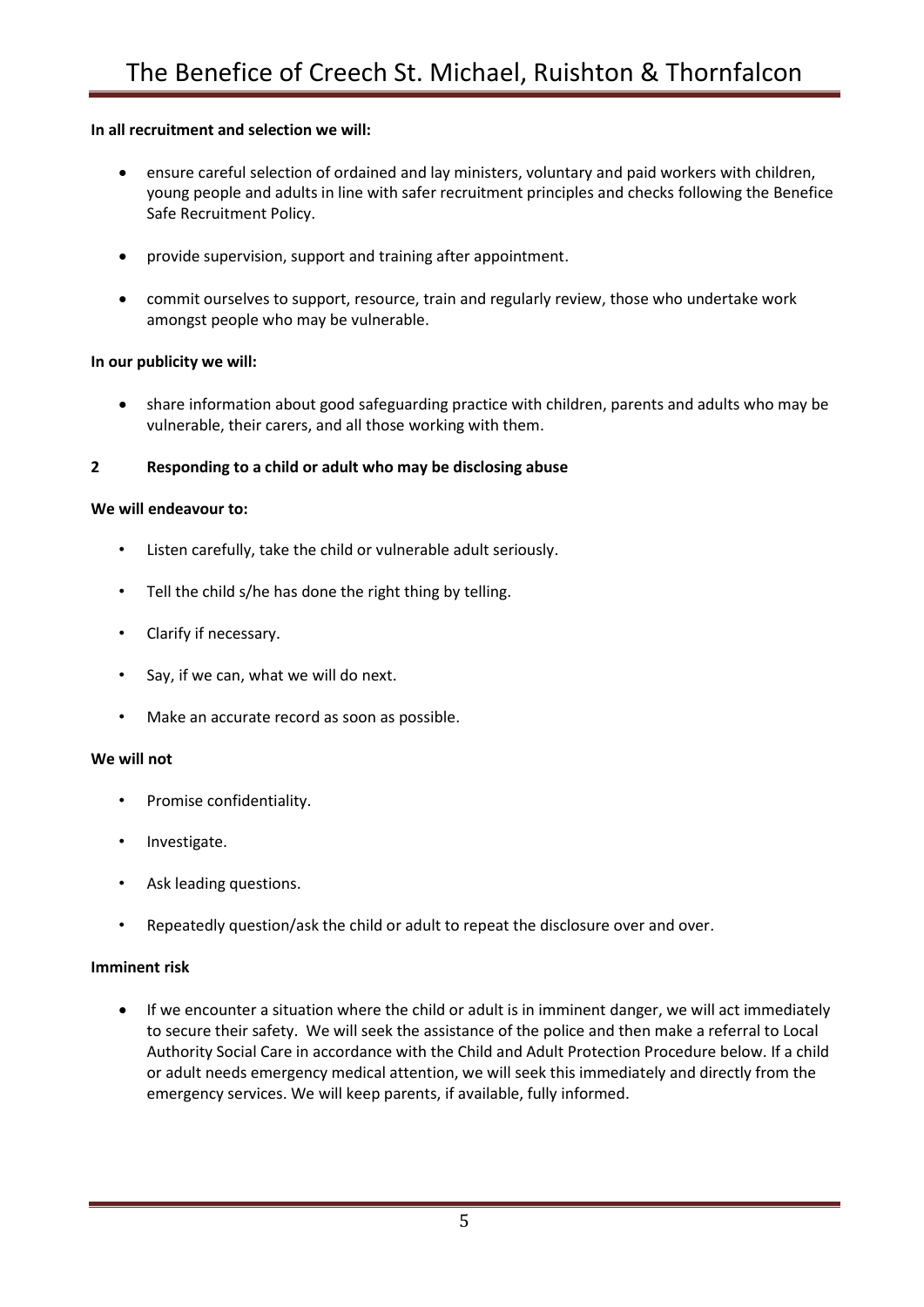#### **3 Child and Adult Protection Procedure**

#### **We will follow the procedure below where there is concern that a child or vulnerable adult has been harmed as a result of abuse and urgent action is needed**

- If a child or adult who may be vulnerable needs immediate medical help, call emergency services, and ensure that ambulance and hospital staff are informed of any protection concerns. If it would be dangerous for the child or adult who may be vulnerable to return home, or he or she does not want to return home and you are sufficiently concerned for their safety, contact the emergency social care service or the police. If a child or adult who may be vulnerable is observed being harmed by someone other than a family member, or you believe they are at risk of harm from someone other than a family member, the parents or carers should be informed immediately, so that an appropriate referral to the police or social care can be made.
- If there is concern that a child or vulnerable adult is at risk of harm, the Benefice Safeguarding Officer or Incumbent should be informed who will take advice from the Diocesan Safeguarding Officer (DSO) or Local Authority Social Care. If the incumbent is implicated, the Diocesan Safeguarding Officer must be informed.
- If there is concern that a child or vulnerable adult has been harmed, inform the Benefice Safeguarding Officer, Incumbent or DSO and agree who will make the referral to Local Authority Social Care team. If no-one is available contact the Somerset Social Care Team or Police directly.
- The child and family or adult should, wherever possible, be informed about and consent to the referral *unless this would put the welfare of the child or vital interests of the adult who may be vulnerable, or another person at further risk.* If there are serious concerns, the absence of consent should not prevent a referral. The Duty Social Worker will give advice about this if necessary.
- Further discussions with the social work team or the police investigation team may be required. Say if you do not want your details disclosed to the family.
- For contact details of the appropriate authorities to whom concerns should be reported see Section 4 below
- Consult with the Diocesan Safeguarding Officer at any point in this process but in any case always ensure the DSO is informed of the concern and actions taken.

Do not delay your referral. Clergy and Diocesan Officers are NOT authorised to investigate any allegations and must never attempt to do so. Only the Police and the Local Authorities are granted such powers in law.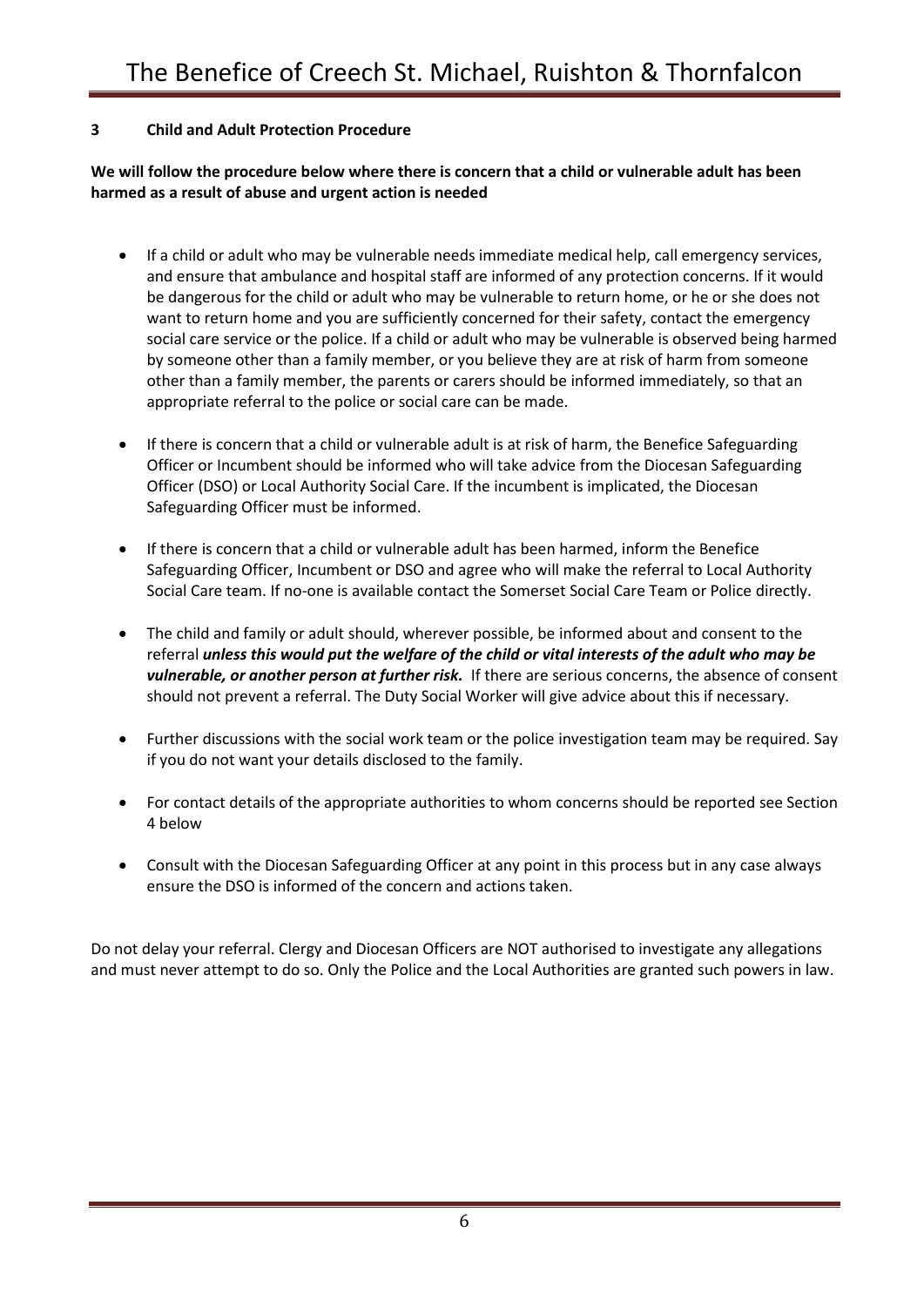#### **4 Who to contact where there is concern about a child or adult**

| <b>CHILDREN, YOUNG PEOPLE &amp; VULNERABLE ADULTS</b> | Contact Number – 24 hrs |
|-------------------------------------------------------|-------------------------|
| Somerset Children's' Services Referral and Assessment |                         |
| and                                                   | 0300 123 2224           |
| Somerset Adult Social Care                            |                         |
| <b>POLICE</b>                                         | 101                     |

### **Local Safeguarding Children Board Link** https://slp.somerset.org.uk

**Adult Social Care:** http://www.somerset.gov.uk/adult-social-care/safeguarding

| <b>Childline</b>                         | 0800 1111     |
|------------------------------------------|---------------|
| <b>NSPCC</b> Freephone National Helpline | 0808 800 5000 |

For detailed advice on making a referral relating to the suspected abuse of children see the following websitehttp://www.proceduresonline.com/swcpp/somerset/p\_report\_concerns.html

Alternatively call ChildLine for advice on the above number or email them by visiting ww.childline.org.uk

For detailed advice on making a referral relating to the suspected abuse of vulnerable adults see the following website http://www.scie.org.uk/adults/safeguarding/

#### **DIOCESAN SAFEGUARDING OFFICER: Tel. 07834 514842**

#### **ASSISTANT DIOCESAN SAFEGUARDING OFFICER: Tel. 01749 685103**

#### **5 Safeguarding children and adults training**

The Benefice will make every effort to ensure that clergy, licensed workers and lay ministers, volunteers and employees working with children and vulnerable adults regularly seek and obtain safeguarding training appropriate to the level of their responsibility.

#### **6 Safe Recruitment**

Recruitment of volunteers and paid staff will follow the processes and procedures set out in the Benefice Safe Recruitment Policy

#### **7 Those who pose a risk to children**

When it is known that a member of the congregation, or someone wishing to join the congregation, has sexually abused a child or young person, or is not a sexual offender against children but nevertheless may pose a risk, we will consult with the Diocesan Safeguarding Officer, so that a safe course of action in accordance with recommended Church of England procedure can be pursued in conjunction with the relevant statutory agencies.

#### **8 Care of Survivors of abuse and their families**

We will seek to work with anyone who has suffered abuse, developing with them an appropriate ministry of informed pastoral care.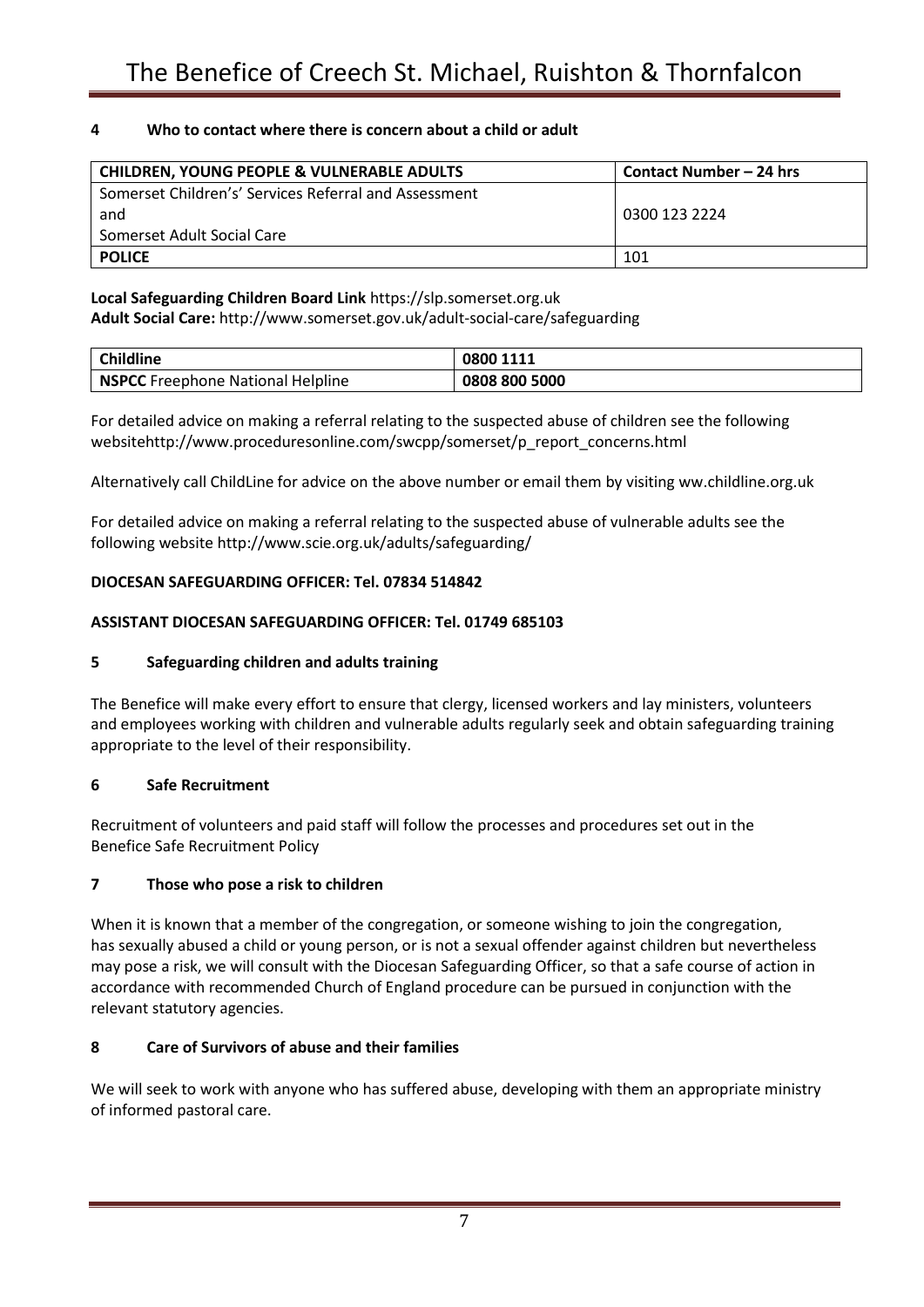#### **9 Record Keeping and Storage**

Notes will be made of all safeguarding incidents. They will be treated confidentially and will be securely stored by the incumbent and the Safeguarding Officer. They will be retained even if the information received was judged to be malicious, unsubstantiated or unfounded. During an interregnum, the Safeguarding Officer will be responsible for all safeguarding records which will be passed to the incoming incumbent.

#### **10 Safe Practice with children**

We will ensure our work with children is carried out in a safe environment as follows:

- The ratio of leaders to children will comply with the Children Act 1989.
- Each group will have a minimum of two adults and a gender balance will be maintained if possible.
- Adults will not work alone with children.
- We will seek to ensure meeting places are safe, secure and suitable for purpose.
- We will be clear about boundaries with regard to touching always related to the child's needs and normally initiated by the child.
- We will obtain parental/guardian permission for attendance at groups, trips, use of images and transporting children in private cars.
- All those who drive children on church organized activities should have held a full driving licence for over two years which must be "clean" i.e. with no current points.
- All cars that carry children should be comprehensively insured for both private and business use. The insured person should make sure that their insurance covers the giving of lifts relating to church-sponsored activities.

#### **11 Unaccompanied Children**

If children attend our church services without their parents' or carers' knowledge we will welcome the child (ren) and try to establish whether their parents are aware of where they are. We will make sure an adult recruited for work with children takes care of the child and try to discover when they are due home and encourage them to keep to that arrangement. Depending on the age and competence of the child, we will ring the parents or ask the young person to ring to gain the parents' consent to the child remaining. If the child comes regularly, we will endeavour to establish regular contact with the parents or carers.

#### **12 Bell Ringing**

Where any member of the bell-ringing team is under 18 or a vulnerable adult, the PCCs will safely recruit tower captains and others who are likely to be in charge of ringing at any time in accordance with the Benefice Safe Recruitment Policy. All Tower Captains and ringers are expected to abide by the Child Protection policy of the Central Council for Bell Ringers. In particular, no adults will work alone with children and young people, at least one adult should be in calling distance at all times and instruction should be given with minimum physical contact.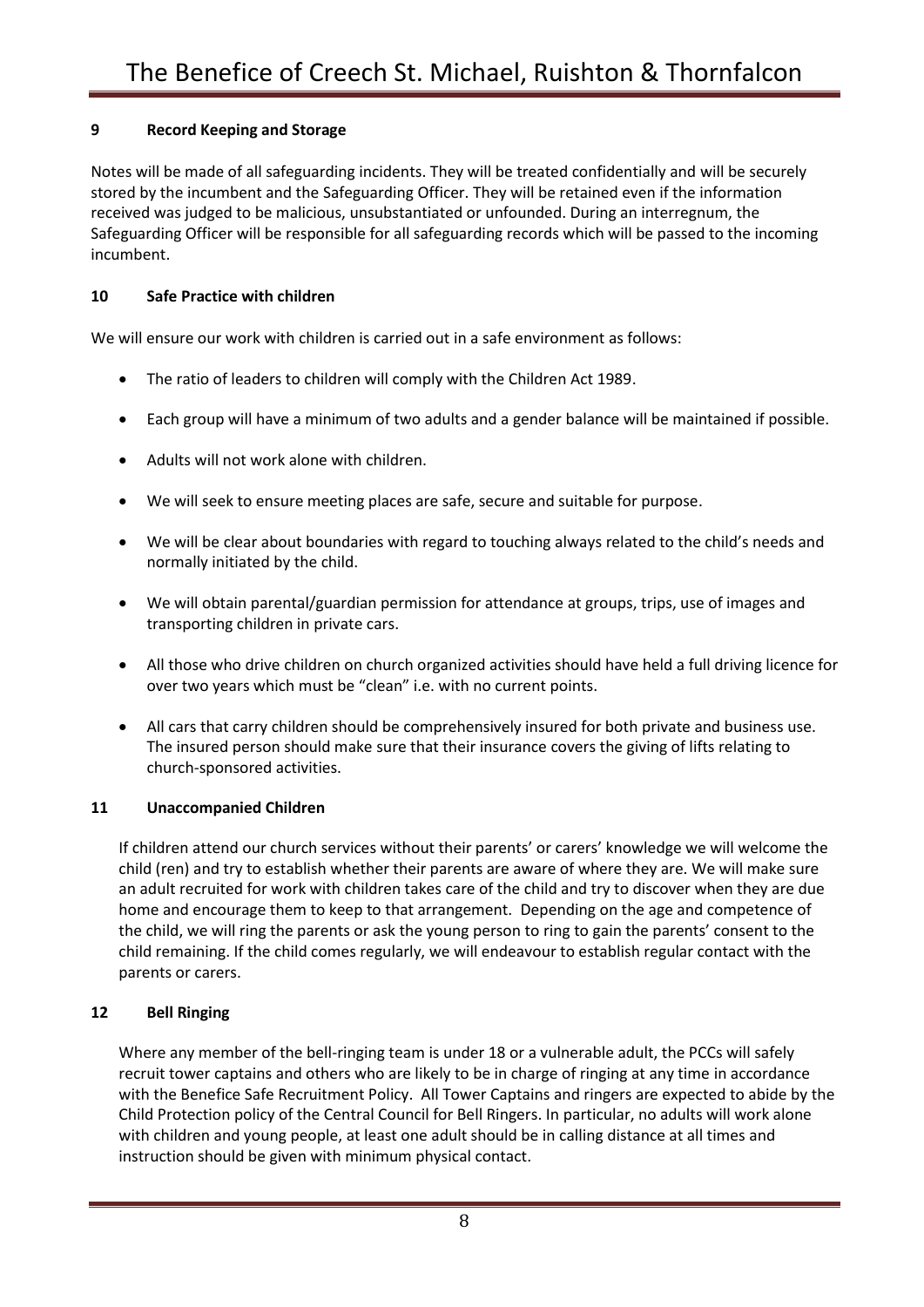#### **13 Organizations hiring Church Building or Premises**

In relation to all activities and events which are not run directly by the church but which take place in church buildings or grounds the responsibility for implementing safeguarding policies rests with the hiring organisation and not with the PCC. However, the PCC needs to take reasonable steps to ensure that safeguarding policies and procedures are being practised by the hiring organisation. The PCC will require visiting groups to ensure that children and vulnerable adults are protected at all times, follow safe recruitment procedures, and are aware of health and safety issues in the building. Visiting groups will be required to sign a hire agreement and abide by the appropriate Parish Safeguarding Policy.

#### **14 Use of photographs and video recordings of children, young adults and vulnerable adults**

The Benefice will follow the guidelines, set out in Appendix A of this policy, on the use of photographs and video recordings of children, young people and vulnerable adults.

#### **15 Social Media and Engaging with Young People**

#### **E-mails on-line chat and texting**

- Parental agreement should be obtained before communicating with young people.
- Language should be clear and unambiguous.
- All conversations must be made available for viewing by a worker's/volunteer's team leader.
- Workers/volunteers may provide advice and support, but avoid counselling.

#### **Mobile Phones**

- If the role requires, workers/volunteers will be allocated a dedicated work phone.
- Only group texts should be used wherever possible.
- There should be an agreed length of time for conversations and a curfew e.g. no communication between 10pm and 7am.
- Conversations causing concern should be saved and passed to supervisor/team leader.
- Photos should only be taken in accordance with the guidance set out in Appendix A of this policy.

#### **16 Personnel with responsibility for safeguarding**

| Incumbent:                                             |                                                             | Revd. Lee Mullen                                         |
|--------------------------------------------------------|-------------------------------------------------------------|----------------------------------------------------------|
|                                                        | Churchwarden Creech St. Michael:<br>Ruishton<br>Thornfalcon | Maggie Savage<br>Sonia Tucker<br>Ian Small & Bob Pamplin |
| Benefice Safeguarding Officer:                         |                                                             | Liz Evans                                                |
| Children, families and School's worker: Donna Nicholls |                                                             |                                                          |
| Messy Church co-ordinator:                             |                                                             | Donna Nicholls                                           |
| Pastoral Care Leader:                                  |                                                             | Revd. Lee Mullen                                         |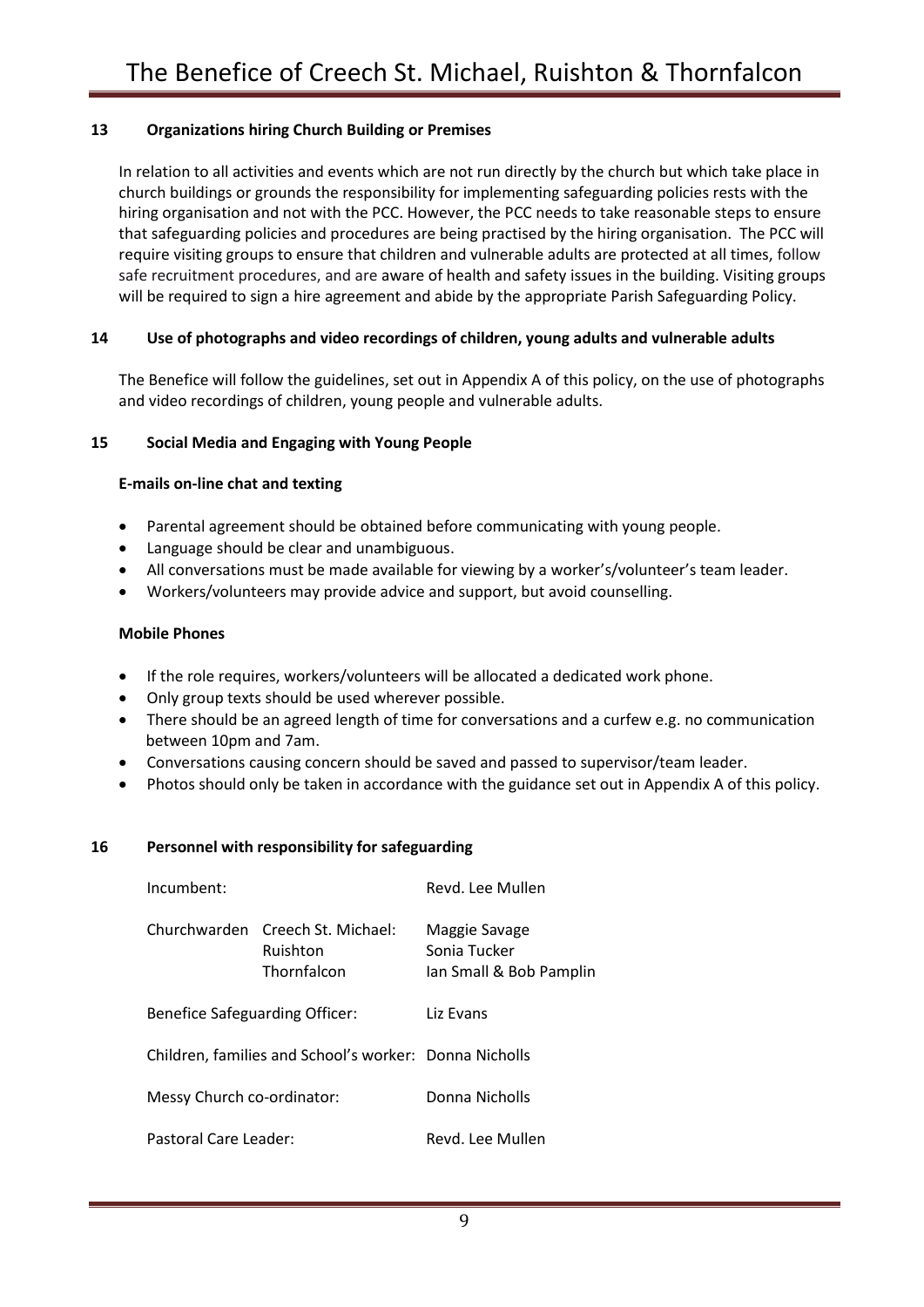#### **POLICY REVIEW**

This policy will be reviewed annually at the July meeting of the PCC, unless changes in Diocesan or Governmental policy require earlier review.

This policy was reviewed and approval confirmed by each of the PCCs in the Benefice of Creech St. Michael, Ruishton & Thornfalcon at a meeting held on 17<sup>th</sup> July 2021.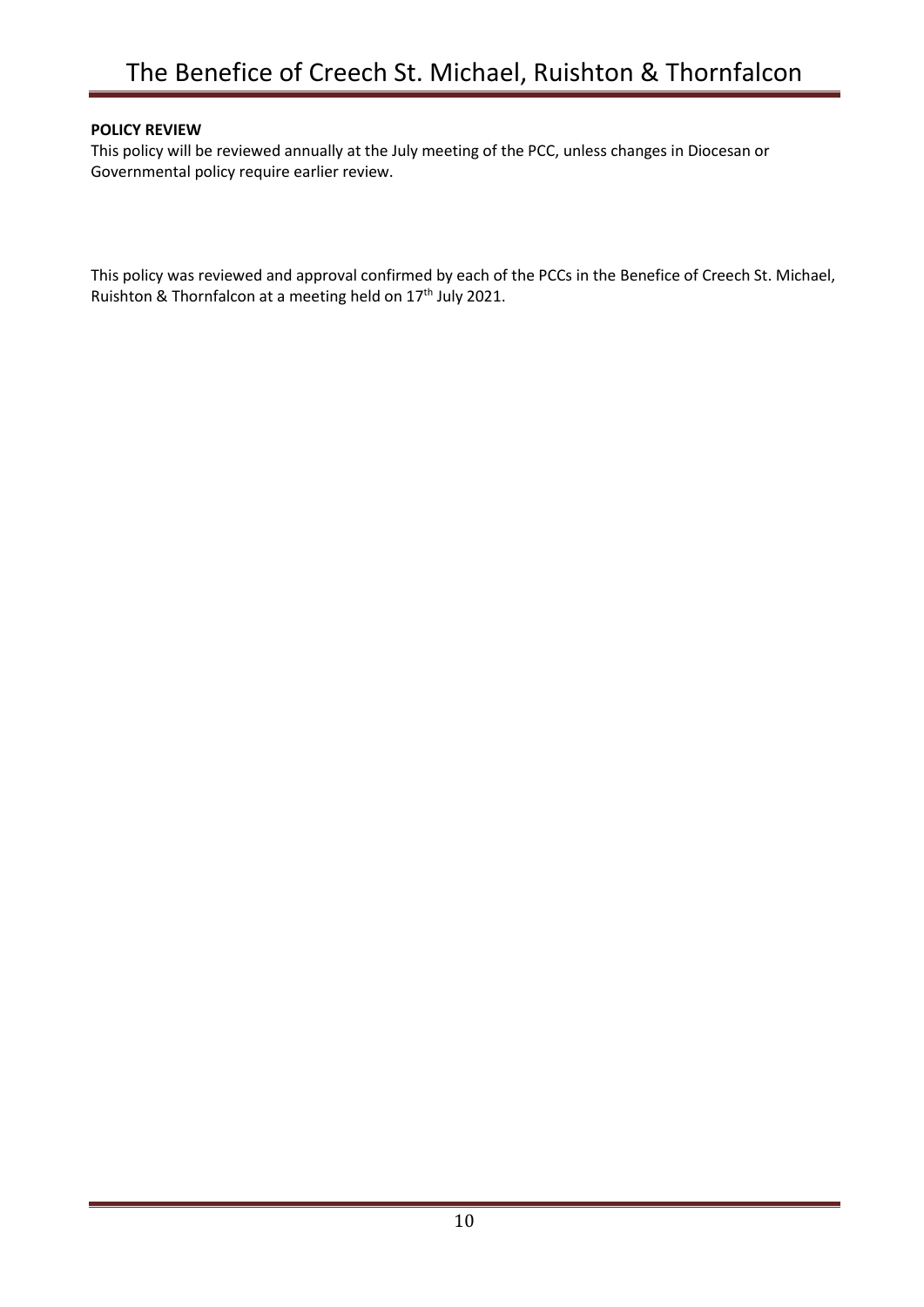#### **APPENDIX A: PHOTOGRAPHS AND VIDEO RECORDINGS OF CHILDREN, YOUNG PEOPLE AND VULNERABLE ADULTS GUIDELINES**

The use of images is governed by the requirements of the Data Protection Act 1998. This states that a person (parent or carer) must have given explicit permission before any personal details can be published – including via the internet. Personal details include names, addresses, phone numbers, photographs, email addresses and even photographs of people's houses.

The Benefice adheres to the Diocese of Bath and Wells policy and responsibilities for safeguarding and the protection of children, young people and vulnerable adults require that an assessment is made about whether publishing a photograph or video recording in any format might pose a risk to a child, young person or vulnerable adult.

#### **Good practice guidelines for photography or video recording at church events**

- Permission for the photographing or videoing of children should be obtained from parents/carers as part of the registration process for all groups and events.
- Photography or video recording should focus on the activity or on a small group not on a particular child, young person or vulnerable adult.
- If a child, young person or vulnerable adult is named avoid using their photograph or video recording.
- Do not photograph or video record any child, young person or vulnerable adult who has asked not to be photographed or who is under court order (where it is known).
- All children, young people or vulnerable adult must be appropriately dressed when photographed or video recorded.
- All people taking photographs or video recording footage for official use at the event should register with the event organiser.
- All concerns regarding inappropriate behaviour or intrusive photography or video recording should be reported to the event organiser.
- At large events set up photo or video recording opportunities at the end. This allows the performance to go ahead with limited interruption, and allows any child, young person or vulnerable adult to take part in the event but not to be photographed or video recorded.
- If there are children, young people or vulnerable adults at an event for whom a completed consent form has not been obtained, a Notice about Photographs or Video Recording should be put in prominent places or in the event programme and make sure official photographers and video recorders are aware of these guidelines.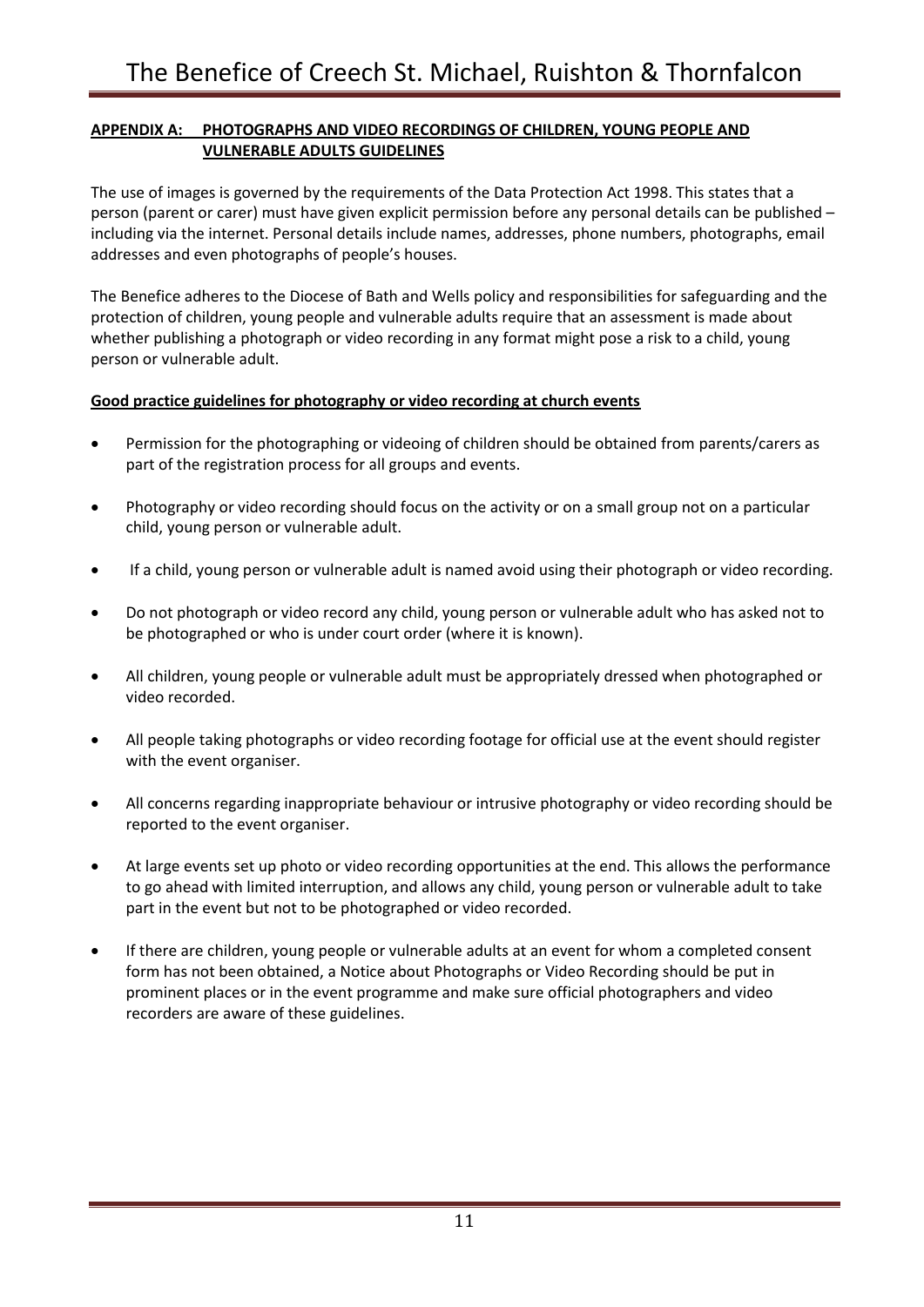#### **Guidance on the use of photographic material in the Benefice, including the internet**

- Photographs and video recordings are 'personal data' as far as data protection legislation is concerned and must be used responsibly.
- Obtain specific, and where possible written (see Appendix B), consent from parents, guardians or carers before using photographs or video recordings of children, young people or vulnerable adults on a website or on Facebook.
- Images administered by the Benefice of Creech St. Michael, Ruishton & Thornfalcon Church should only be used as follows:
	- o in printed form
		- in the 3 Parishes Magazine
		- on church display boards
	- o in electronic form
		- on the Benefice website, crtbenefice.org.uk,
		- on the Messy church Facebook page, 'messychurchatcreech'
		- on the Benefice Facebook page: 'Creech Ruishton Thornfalcon Churches'

unless specific permission has been given by the individuals concerned or their carers for the images to be used for other purposes related to church activities.

- Children, young people or vulnerable adults should not be identified by name or other personal details. These details include e-mail or postal addresses and telephone numbers.
- When using photographs or video recordings of children, young people or vulnerable adults, it is preferable to use group pictures. When a photograph or video recording of an individual child, young person or vulnerable adult is used, names or other personal details should not be used in any caption.
- Ensure that the image files are appropriately named do not use names in image filenames or Alt tags.
- Only use images of children, young people or vulnerable adults in suitable dress to reduce the risk of inappropriate use.
- The use of inappropriate images should be reported through the standard procedures (statutory authorities and Diocesan Safeguarding Officer) to reduce the risks to children, young people or vulnerable adults.
- When posting activity ideas for children, young people or vulnerable adults ensure they comply with good safeguarding practice.
- Regularly review the pages of the church website so that it remains up to date, effective and safe.